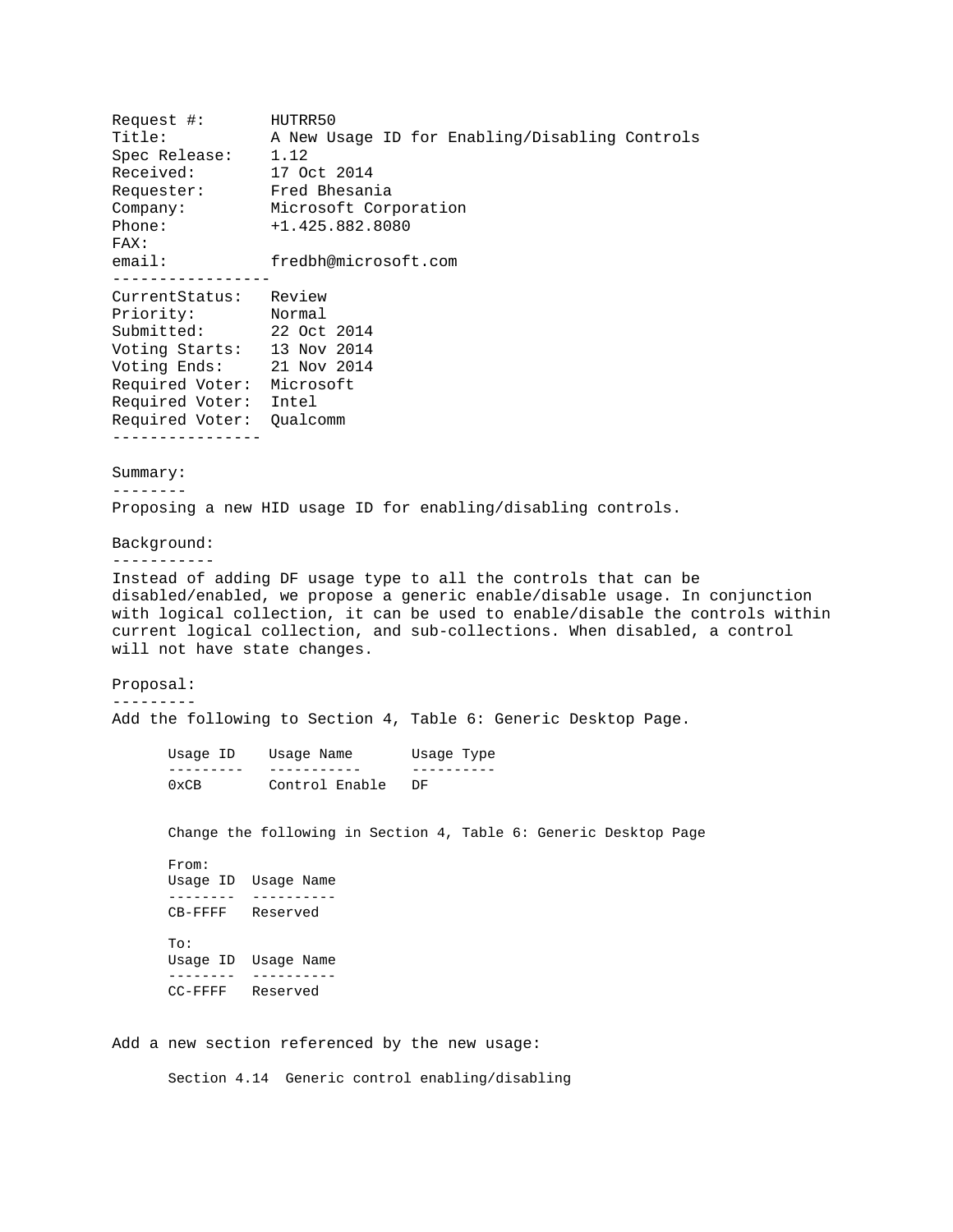Control Enable DF – Enable or disable the controls within the current logical collection. A value of 1 indicates that the controls in the same logical collection are enabled. A value 0 indicates they are disabled.

When disabled, controls that are declared without the NULL attribute will keep their last values. Controls that declare the NULL attribute will be in a null state without further state changes. Also, such controls that are not in NULL that get disabled will move to NULL and input controls should generate a report to that effect. Feature and output reports will change silently.

| Sample Report Descriptor:     |       |                   |
|-------------------------------|-------|-------------------|
|                               |       |                   |
| COLLECTION (Application)      | A1 01 |                   |
| COLLECTION (Logical)          | A1 02 |                   |
| USAGE PAGE (Consumer Control) |       | 05 <sub>0</sub> C |
| USAGE (Volume Increment)      | 09 E9 |                   |
| REPORT SIZE (1)               | 75 01 |                   |
| REPORT COUNT (1)              | 95 01 |                   |
| INPUT (Data, Var, Abs)        |       | 81 02             |
| USAGE PAGE (Generic Desktop)  | 05 01 |                   |
| USAGE (Control Enable)        |       | $09$ CB           |
| FEATURE (Data, Var, Abs)      | B1 02 |                   |
| END COLLECTION                | CO    |                   |
| END COLLECTION                | റി    |                   |

Response:

---------

<Added by HID Chair upon closing the Request>

Notes on Approval Procedure: ----------------------------

HID WG On Line Voting Procedures

1. Votes are on a per company basis.

2. Each Review Request shall have attached a Required Voter List that is the result of recruiting by the HID Chair and submitter of members of the USB IF. Required Voter List must include the HID Chair plus 2 companies (other than the submitter) plus any others designated by the HID Chair at the Chair's discretion. The Required Voter List ensures that a quorum is available to approve the Request.

3. Impose a 7-calendar-day posting time limit for new Review Requests. HID Chair or designate must post the RR within 7 calendar days. HID Chair or designate must work with the submitter to make sure the request is valid prior to posting. Valid review request must include all fields marked as required in the template. A new template will be adopted that requires at least the following fields: Change Text, Required Voter List, Review Period End Date and Voting End Date, Submittal Date, Submitter, Review Request Title and RR Number.

4. If a RR approval process stalls, the HID Chair may call a face-to-face meeting or conference call to decide the issue. Submitter may request that this take place.